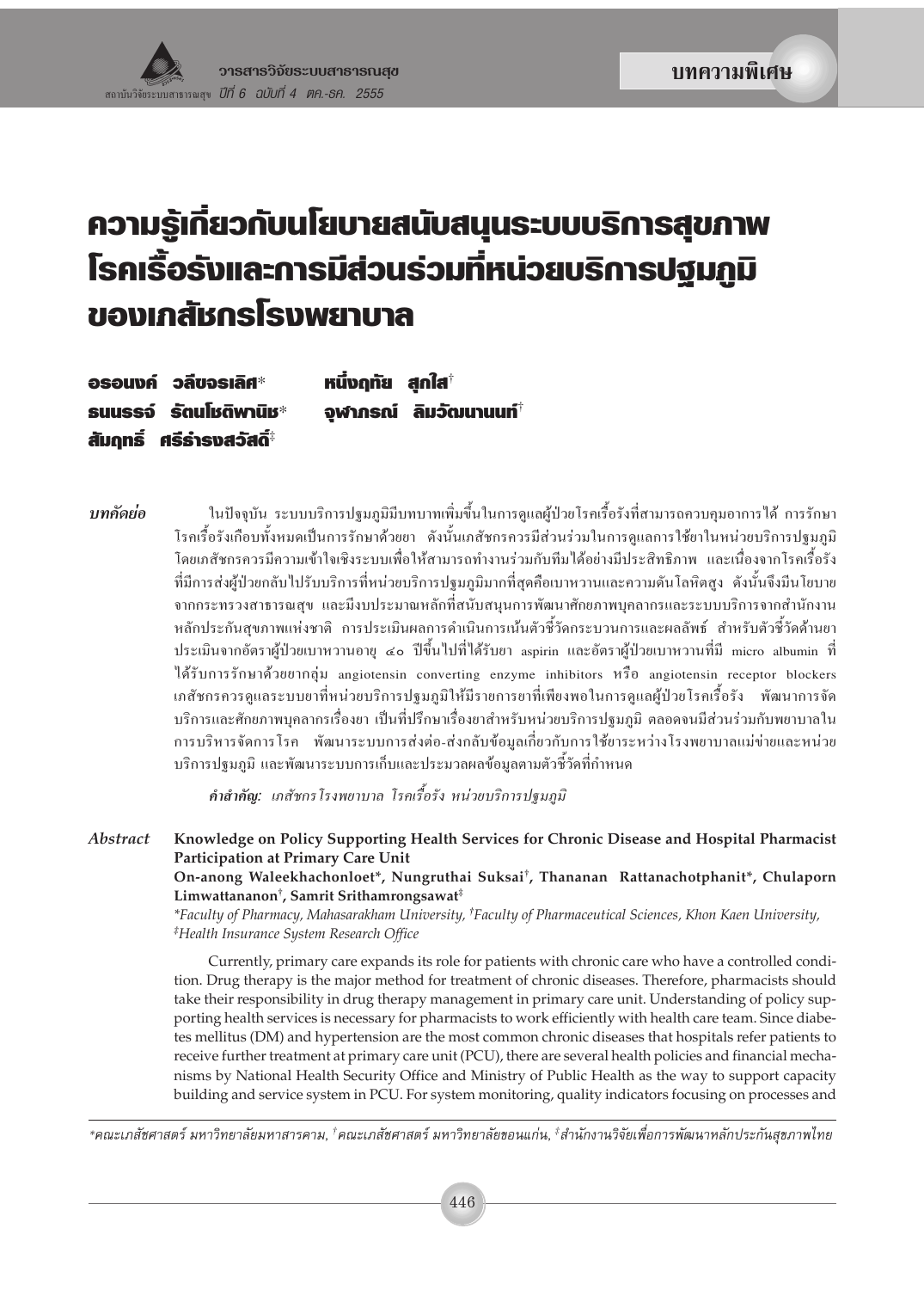outcomes have been developed. The specified prescribing quality indicators for secondary prevention included prescribing rate of aspirin in DM patients aged at least 40 years and prescribing rate of angiotensin converting enzyme inhibitors or angiotensin receptor blockers in DM patients with microalbuminuria. Pharmacists should ascertain that drug items in PCU are optimum for providing care for patients with concomitant diseases. Drug service system should be improved and health care personnel in PCU should be trained for basic drug therapy management. Pharmacists should work with the disease manager nurses to develop referral system for medication history information between the contracting unit and its' PCUs. In addition, data collection and data processing system for specified quality indicators should be developed.

*Keywords: hospital pharmacist, chronic disease, primary care*

#### <u>ำเทนำ</u>

 $\bigodot$  ะบบบริการปฐมภูมิเป็นบริการด่านแรกที่สำคัญต่อการ<br>⊘ี เข้าถึงบริการสุขภาพที่จำเป็นของประชาชน ข้อมูลเชิง **す** เข้าถึงบริการสุขภาพที่จำเป็นของประชาชน ข้อมูลเชิง ประจักษ์ในประเทศที่พัฒนาแล้วในกล่มประเทศ OECD (Organization for Economic Cooperation and Development)<sup>(๑)</sup> รวมถึงการศึกษาในประเทศไทย<sup>(๒)</sup> พบว่าระบบ บริการปฐมภูมิที่เข้มแข็งและลักษณะการจัดบริการที่มีการ ึกระจายที่ดี มีความต่อเนื่องเชื่อมโยงและเน้นชุมชน มีบทบาท สำคัญในการเอื้อให้ประชาชนโดยเฉพาะผู้ที่อยู่ในชนบทเข้าถึง ้บริการได้อย่างทั่วถึง ส่งผลให้เกิดความเป็นธรรมด้านสุขภาพ เเละมีความสัมพันธ์์กับสุขภาพของประชาชน

ึ่ระบบบริการปจุมภูมิในประเทศไทย ประกอบด้วย ิสถานือนามัย หน่วยบริการปฐมภูมิ และโรงพยาบาลส่งเสริม สุขภาพตำบล ซึ่งในบทความนี้ขอใช้คำว่า Primary Care Unit (PCU) นอกจากบทบาทในการส่งเสริมสุขภาพ การป้องกันโรค ้และการดูแลรักษาโรคเฉียบพลันที่ไม่รุนแรงแล้ว บริการปฐม ิ ภูมิยังมุ่งเน้นการดูแลผู้ป่วยอย่างต่อเนื่อง มีคุณภาพและ ู้ ประสิทธิผล โดยเฉพาะการดูแลผู้ป่วยเรื้อรัง ผู้พิการ ผู้ที่ช่วย เหลือตนเองไม่ได้ และผู้สูงอายุที่ต้องการการดูแลต่อเนื่อง และบูรณาการทั้งบริการทางการแพทย์ บริการด้านสังคมเพื่อ ให้สอดคล้องกับความต้องการของผู้ป่วยและลดความแออัด ึ ของโรงพยาบาลขนาดใหญ่ จากศักยภาพของบริการปฐมภูมิที่ เพิ่มขึ้น ประกอบกับปัญหาสุขภาพที่เป็นโรคเรื้อรังเพิ่มมากขึ้น ทำให้เริ่มมีระบบการส่งต่อผู้ป่วยโรคเรื้อรังที่ควบคุมโรคได้ จากโรงพยาบาลแม่ข่ายไปรักษาตัวในระดับบริการปฐมภูมิเพิ่ม ู้<br>ขึ้น

ในด้านศักยภาพและระบบบริการโรคเรื้อรังในระดับ ึ ปจมภมิของประเทศไทยพบว่ามีการพัฒนาขึ้นโดยลำดับ จาก ึนโยบายที่สำคัญคือ นโยบายหลักประกันสุขภาพถ้วนหน้าตั้ง แต่ปี ๒๕๔๖ นโยบายโรงพยาบาลส่งเสริมสฺขภาพตำบลตั้งแต่ ู้ ปี ๒๕๕๑ และงบประมาณต่างๆจากสำนักงานหลักประกัน สุขภาพแห่งชาติ (สปสช.) ที่มีการปรับปรุงพัฒนาอย่างต่อเนื่อง ู้ โดยมีรูปแบบ กลไกการจัดสรรงบประมาณหลายแบบ ทั้งที่ ผ่านโรงพยาบาลแม่ข่าย องค์การบริหารส่วนท้องถิ่น และงบที่ ส่งตรงไปที่หน่วยบริการปฐมภูมิ เพื่อสนับสนุนการจัดหา ู้ บุคลากร การพัฒนาศักยภาพของบุคลากร การพัฒนาการ ู้ บริหารจัดการด้านงบประมาณ และสิ่งสนับสนุนต่างๆที่จำเป็น

สมาคมเภสัชกรรมโรงพยาบาล กำลังให้ความสนใจต่อ ืบทบาทเภสัชกรในการดูแลเรื่องการใช้ยาในผู้ป่วยโรคเรื้อรังที่ ้ระดับบริการปฐมภูมิมากขึ้น ซึ่งในการทำงานระดับปฐมภูมิ เภสัชกรควรมีความรู้ ความเข้าใจเชิงระบบเกี่ยวกับนโยบาย ึกลไกการจ่ายเงิน การบริหารจัดการโรคเรื้อรัง ตัวชี้วัดโรคเรื้อรัง ู้มีความพร้อมในการปรับเปลี่ยนกระบวนการทำงานให้เข้ากับทีม PCU และทีมโรงพยาบาล

บทความนี้รวบรวมและนำเสนอข้อมูลงบประมาณ นโยบายที่สนับสนุนการดำเนินการและพัฒนาระบบบริการ ิ ปฐมภูมิในด้านศักยภาพและการดูแลผู้ป่วยโรคเรื้อรังในปัจจุบัน การเปลี่ยนแปลงระบบบริการที่เกิดขึ้น และนำเสนอเกี่ยวกับ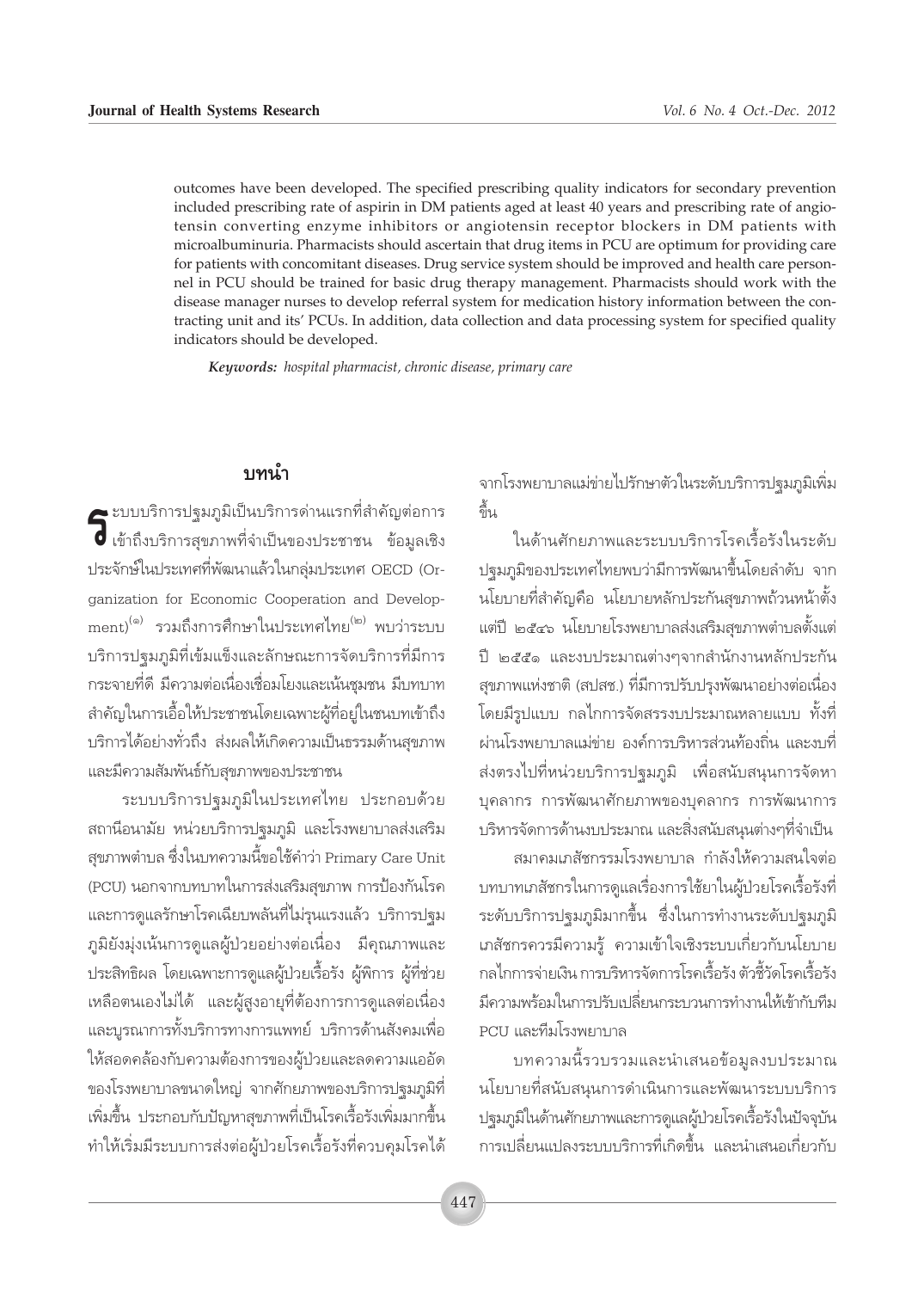<u>บทบาทของเภสัชกรในการดูแลการใช้ยาของผู้ป่วยโรคเรื้อรัง</u> โดยข้อมูลในบทความนี้ สังเคราะห์มาจากงานวิจัยประเมินผล รูปแบบการจ่ายเงินเพื่อพัฒนาระบบบริการสาธารณสุข กรณี ้ศึกษางบตามเกณฑ์ศักยภาพบริการ กองทุนโรคเรื้อรัง และ ึกองทุนแพทย์แผนไทยซึ่งคณะผู้เขียนบทความนี้ได้ทำการ คึกษาในกลุ่มตัวอย่างครอบคลุมทุกภูมิภาคในประเทศไทย จาก สปสช. ๕ เขต รวม ๑๐ จังหวัด โรงพยาบาลแม่ข่ายที่ เป็นหน่วยบริการประจำ (Contracting Unit for Primary Care, CUP) ๒๐ แห่ง และ PCU ๔๐ แห่ง วิธีการศึกษา ประกอบด้วยการสำรวจสถานการณ์ การศึกษาเอกสารรวมถึง สัมภาษณ์ผู้ที่เกี่ยวข้องทั้งในระดับเขต (สปสช. เขต) จังหวัด CUP และ PCU ในช่วงปี ๒๕๕๓-๒๕๕๔ <sup>(๓)</sup>

## ้เนื้อหา

## ้ส่วนที่ ๑ นโยบายและงบประมาณที่สนับสนุนการดูแล ผู้ป่วยโรคเรื้อรัง

พบว่าในเชิงนโยบาย มีแนวโน้มการให้ความสำคัญกับ โรคเรื้อรังมากขึ้น โดยมีทั้งนโยบายของกระทรวงสาธารณสุข และ สปสช. แต่งบประมาณหลักในการดำเนินการเป็นงบ ประมาณจาก สปสช

โรคเรื้อรังที่มีการจัดสรรงบประมาณชัดเจนคือโรคเบา หวานและความดันโลหิตสูง โดยตั้งแต่ปีงบประมาณ ๒๕๕๓ สปสช. ได้จัดให้มีงบเพิ่มเติมชื่อ "งบบริการควบคุมป้องกัน และรักษาโรคเรื้อรัง" จากงบอัตราเหมาจ่ายรายหัว เพื่อเป็นค่า บริการในการค้นหาผู้ที่จะมีภาวะแทรกช้อน และค่าบริการ ควบคุมป้องกันความรุนแรงของโรคเบาหวาน/ความดันโลหิต สูงเพื่อเพิ่มการเข้าถึงและยกระดับการบริการให้ได้ตาม ้มาตรฐานที่กำหนด กรอบการบริหารงบดังกล่าว แบ่งเป็น ๒ ส่วนคือ ๑) ค่าบริการควบคุมป้องกันและรักษาโรคเบาหวาน และความดันโลหิตสูงเฉพาะ secondary prevention ซึ่งจัด สรรไปยัง CUP เพื่อให้เกิดการพัฒนากระบวนการและ ผลลัพธ์สำหรับ secondary prevention และ ๒) การพัฒนา ระบบบริการและการจัดเครือข่ายบริการและการเข้าถึงบริการ ู้ที่ได้มาตรฐาน โดยให้สำนักงานสาธารณสุขจังหวัด (สนง.สสจ.)

เป็นหน่วยบริหารและพัฒนาระบบ (system manager) ได้ มีการจัดสรรงบให้กับ สนง.สสจ. ในการพัฒนาระบบ และ จัดสรรเงินให้โรงพยาบาลแม่ข่ายตามจำนวนผู้ป่วยเบาหวานที่ ขึ้นทะเบียนเพื่อใช้ในการจัดระบบการตรวจคัดกรองภาวะ แทรกซ้อนตามมาตรฐานบริการที่กำหนด ในปีงบประมาณ ็๒๕๕๓ มีวงเงินที่จัดสรรทั้งสิ้น ๓๐๔.๖ ล้านบาท โดย ๒๗๐ ล้านบาท เป็นค่าบริการควบคมป้องกันโรค สำหรับปีงบประมาณ ๒๕๕๔ ใช้กรอบการบริหารงบใกล้เคียงกับปีงบประมาณ ๒๕๕๓ แต่วงเงินที่จัดสรรเพิ่มขึ้นเป็น ๖๓๑ ล้านบาท โดย ๕๖๘ ล้าน บาท เป็นค่าบริการควบคุมป้องกันโรค<sup>(๔,๕)</sup>

้สำหรับกระทรวงสาธารณสุข งบประมาณโดยตรงที่ สนับสนุนระบบบริการโรคเรื้อรังคืองบจากโครงการสนองน้ำ พระราชหฤทัยในหลวง ทรงห่วงใยสุขภาพประชาชน โดย จัดสรรให้ ๒๐๐,๐๐๐ บาทต่อจังหวัด ซึ่งงบดังกล่าวเน้นการ ตรวจสุขภาพเชิงรุก โดยให้อาสาสมัครสาธารณสุขและเจ้า หน้าที่สาธารณสุขทุกระดับ ทั่วประเทศ ดำเนินการคัดกรอง โรคเบาหวานและความดันโลหิตสูงในประชาชนอายุตั้งแต่ ๓๕ ปีขึ้นไป และจำแนกกลุ่มผู้ป่วยตามความเสี่ยงและภาวะ แทรกซ้อนเพื่อวางกลยุทธ์เชิงรุกในการดูแล พบว่ากลยุทธ์และ เป้าหมายของโครงการดังกล่าวบางข้อมีความคล้ายคลึงกับงบ <sup>บริการควบคมป้องกันและรักษาโรคเรื้อรัง<sup>(๖)</sup></sup>

นอกจากงบบริการควบคุมป้องกันและรักษาโรคเรื้อรัง ของ สปสช. ซึ่งเป็นงบประมาณโดยตรงสำหรับ secondary prevention แล้ว งบประมาณอื่นๆที่เกี่ยวข้องกับการบริการ จัดการโรคเรื้อรังจาก สปสช. ยังมีอีกหลายส่วน เช่น งบ บริการสร้างเสริมสุขภาพและป้องกันโรคงบตามเกณฑ์ศักยภาพ และงบจัดสรรตามเกณฑ์คุณภาพการบริการ<sup>(๔,๗)</sup> ซึ่งแต่ละงบ ประมาณมีเป้าประสงค์ในการดำเนินที่แตกต่างกันเพื่อให้เกิด การเสริมกันในการป้องกันและดูแลรักษาผู้ป่วยเรื้อรัง ดัง แสดงในตารางที่ ๑

งบตามเกณฑ์ศักยภาพแม้จะไม่ใช่งบสำหรับการพัฒนา ระบบบริการโรคเรื้อรังโดยตรง แต่มีผลต่อศักยภาพและระบบ บริการโรคเรื้อรัง เนื่องจากงบดังกล่าวเป็นงบที่จัดสรรเพิ่มเติม (on top) ให้ PCU ที่มีศักยภาพตามเกณฑ์ โดยเกณฑ์หลักที่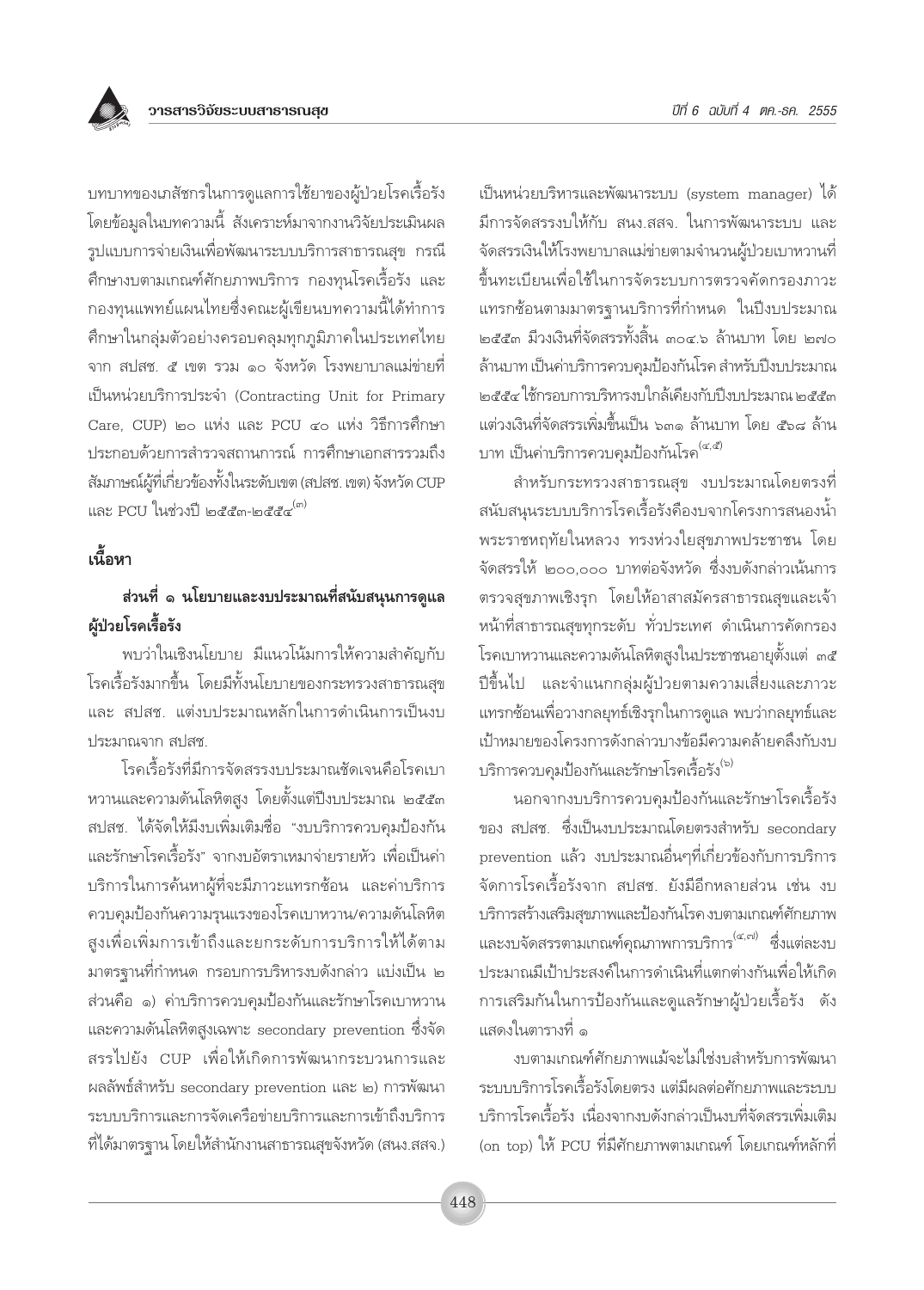| งบประมาณ                                                                                                                                                                                                                                                                                                                                                                                                    | วัตถุประสงค์                                                                                                                                                                                                                                                                                                                                                                                                                                                                                                                                                                                                                                                                                   |
|-------------------------------------------------------------------------------------------------------------------------------------------------------------------------------------------------------------------------------------------------------------------------------------------------------------------------------------------------------------------------------------------------------------|------------------------------------------------------------------------------------------------------------------------------------------------------------------------------------------------------------------------------------------------------------------------------------------------------------------------------------------------------------------------------------------------------------------------------------------------------------------------------------------------------------------------------------------------------------------------------------------------------------------------------------------------------------------------------------------------|
| งบบริการสร้างเสริมสุขภาพและป้องกันโรค<br>(P&P) แบ่งได้เป็น<br>- งบสำหรับบริการที่มีความต้องการใช้<br>บริการเด่นชัด (P&P express demand)<br>ซึ่งแบ่งเป็น P&P itemized และ P&P capi-<br>tation<br>- งบสำหรับเขตพื้นที่ (P&P area based)<br>ซึ่งแบ่งเป็นกองทุนหลักประกันสุขภาพ<br>ระดับท้องถิ่นหรือพื้นที่ (กองทุน อปท)<br>และงบบริการสร้างเสริมสุขภาพและ<br>ป้องกันโรคสำหรับพื้นที่และชุมชน (area<br>problem) | - P&P itemized เน้นการสร้างเสริมสุขภาพ ป้องกันโรค ๑๐ รายการ คือ ฝากครรภ์,<br>ตรวจหลังคลอด, วางแผนครอบครัว, การให้ภูมิคุ้มกันโรค, คัดกรองไทรอยด์ใน<br>ทารกแรกเกิด, สุขภาพช่องปาก, คัดกรองโรคกลุ่ม metabolic (เบาหวาน ความ<br>้คันโลหิตสูง), มะเร็งปากมคลูก ซึมเศร้า<br>- P&P capitation (งบปกติ) เพื่อใช้ในการสร้างเสริมสุขภาพและป้องกันโรค<br>- P&P  area  based  เพื่อสร้างกระบวนการมีส่วนร่วมในการทำงาน  ให้พื้นที่ค้นหา<br>ปัญหาและแก้ไขปัญหาของพื้นที่ได้ แบ่งเป็น<br>o กองทุน อปท: เน้นการสัมภาษณ์เพื่อคัดกรองโรค การทำกิจกรรมเชิงรุกและการ<br>ฟื้นฟูสมรรถภาพประชาชน โดย อปท ต้องสมัครและสมทบเงินตามหลักเกณฑ์<br>มีกรรมการ และมีแผนชุมชน<br>o area problem: เน้นแก้ไขปัญหาเฉพาะของพื้นที่ |
| งบตามเกณฑ์ศักยภาพ                                                                                                                                                                                                                                                                                                                                                                                           | งบจัดสรรเพิ่มเติมให้ PCU ที่มีศักยภาพตามเกณฑ์ที่กำหนด เพื่อสร้างแรงจูงใจใน<br>การพัฒนาศักยภาพของหน่วยบริการ เกณฑ์หลักเน้นให้มีแพทย์เป็นที่ปรึกษา มี<br>พยาบาลและบุคลากรที่ปฏิบัติงานประจำในสัดส่วนที่เหมาะสม ประชาชนและ<br>ชุมชนมีส่วนร่วมเป็นกรรมการ และอัตราส่วนการใช้บริการผู้ป่วยนอกเมื่อเทียบกับ รพ<br>แม่ข่าย มากกว่า 0.๘๘                                                                                                                                                                                                                                                                                                                                                               |
| งบจัดสรรตามเกณฑ์คุณภาพ                                                                                                                                                                                                                                                                                                                                                                                      | กระตุ้นให้หน่วยงานมีการพัฒนาการดูแลผู้ป่วยตามโรคและประเด็นคุณภาพที่กำหนด<br>ได้แก่ โรคหอบหืด เบาหวาน ความดันโลหิตสูง มะเร็งปากมดลูก การดูแลครรภ์<br>และสุขภาพช่องปาก โดยเป็นงบที่ง่ายตามผลงานให้กับ PCU ที่มีความสมบูรณ์<br>ของการบันทึกเวชระเบียน และมีการพัฒนาคุณภาพการใช้ยา                                                                                                                                                                                                                                                                                                                                                                                                                 |

#### ี <mark>ตารางที่ ๑</mark> งบประมาณที่เกี่ยวข้องกับการบริการจัดการโรคเรื้อรัง

สำคัญและเกี่ยวข้องกับระบบโรคเรื้อรังคือ ๑) สัดส่วนและ ประเภทของบุคลากรเมื่อเทียบกับจำนวนประชากรที่รับผิดชอบ PCU ซึ่งตามเกณฑ์ทุก PCU ต้องมีพยาบาลประจำ ๒) อัตราส่วนการใช้บริการที่ PCU เทียบกับแม่ข่ายมากกว่า ๐.๘๘ ทำให้ CUP มีการส่งกลับผู้ป่วยโรคเรื้อรังที่ควบคุมโรคได้ มารับบริการที่ PCU นอกจากนี้ยังมีเกณฑ์รองที่เกี่ยวข้องคือ ๑) การมีระบบสนับสนุนเชื่อมโยงบริการระหว่าง PCU กับ CUP ได้แก่ ระบบข้อมูลผู้รับบริการ/เวชภัณฑ์เชื่อมโยง ระบบการ ให้คำปริ๊กษา การนัดหมาย ช่องทางด่วนและระบบการส่งต่อ-ส่งกลับ และ ๒) การมีข้อมูลผู้ป่วยโรคเรื้อรังในพื้นที่และมี แผนการเยี่ยมบ้านและผลในการลดภาวะเจ็บป่วยได้ไม่น้อย กว่าร้อยละ ๕๐ ของกลุ่มเป้าหมายดังกล่าว งบตามเกณฑ์ ์ศักยภาพมีผลต่อแรงจูงใจในการพัฒนา PCU ให้ผ่านตาม เกณฑ์เนื่องจากอัตราเหมาจ่ายเพิ่มเติมค่อนข้างสูงคือ ๕๐ บาทต่อหัวประชากรกรณีที่มีพยาบาลประจำและผ่านเกณฑ์อื่นๆ หรือ ๑๐๐ บาทต่อหัวประชากร กรณีที่มีแพทย์ประจำและ ผ่านเกณฑ์อื่นๆ<sup>(๔)</sup>

นอกเหนืองบประมาณหลักจาก สปสช. แล้ว หลังจากที่ เริ่มมีระบบประกันสุขภาพถ้วนหน้า กระทรวงสาธารณสุข สนับสนุนกำลังคนที่ PCU อย่างต่อเนื่อง เช่น ให้พยาบาลไป รับการอบรมเวชปฏิบัติโดยติดต่อทำความร่วมมือกับสถาบันที่ ผลิตพยาบาล และให้สนับสนุนการผลิตพยาบาลโดยจัดสรร ทุนให้นักเรียนได้เรียนพยาบาลแล้วกลับไปใช้ทุนที่ PCU ตั้งแต่ปี พ.ศ. ๒๕๕๒ เป็นต้นมา พบว่าจำนวนพยาบาลที่ปฏิบัติงาน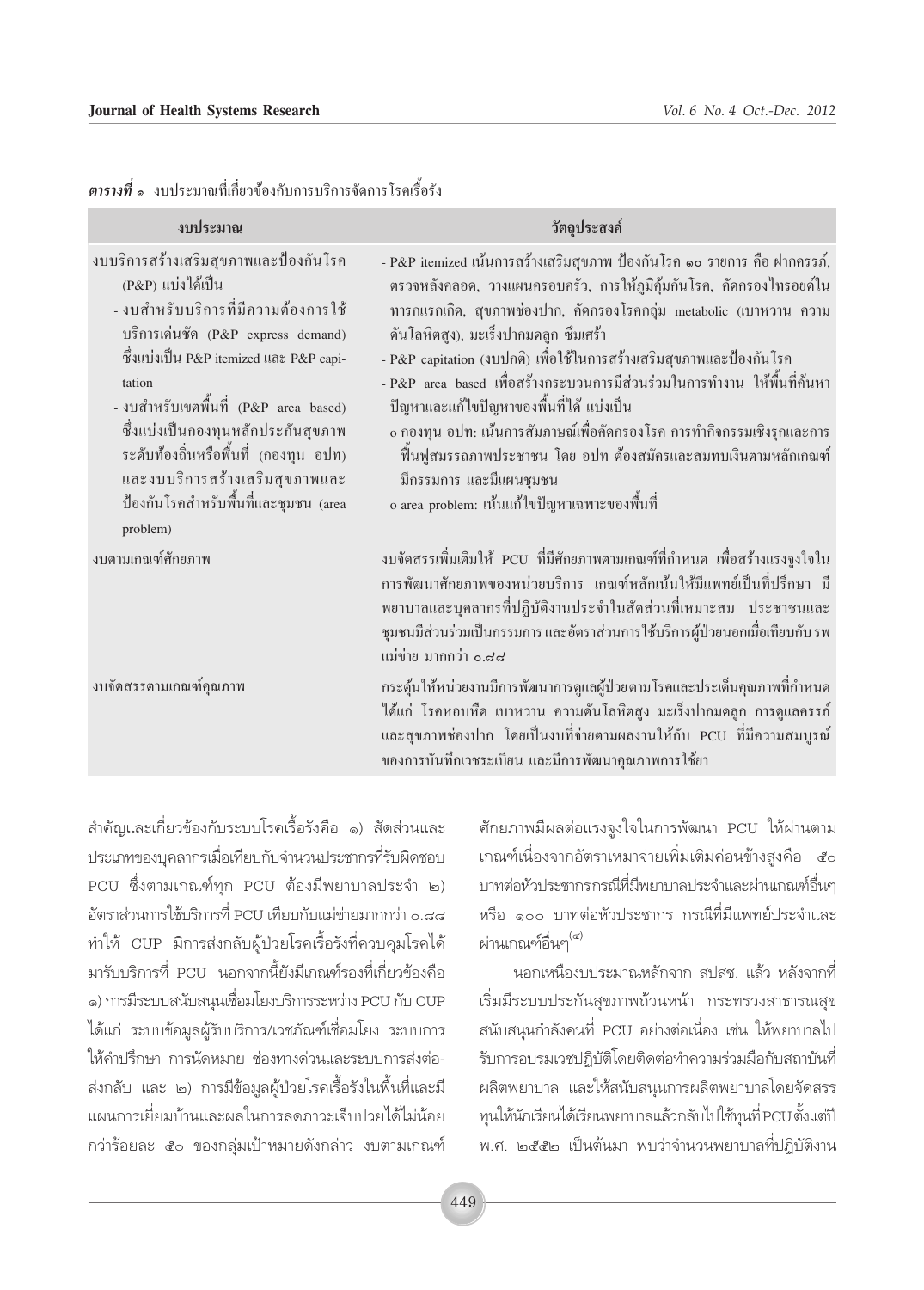

ประจำที่ PCU เพิ่มขึ้นอย่างก้าวกระโดด จนกระทั่งปัจจุบัน PCU ส่วนใหญ่มีพยาบาลอยู่ปฏิบัติงานประจำ เนื่องจากนโยบายที่ สำคัญคือนโยบายการพัฒนาโรงพยาบาลส่งเสริมสุขภาพตำบล ของรัฐบาล ฯพณฯ อภิสิทธิ์ เวชชาชีวะ ผ่านกลไกการดำเนิน การของกระทรวงสาธารณสุข ภายใต้งบประมาณกระตุ้น เศรษฐกิจไทยเข้มแข็ง

นโยบายและการจัดสรรงบประมาณเฉพาะสำหรับ พัฒนาระบบบริการโรคเรื้อรังทั้งจาก สปสช. และกระทรวง สาธารณสุขเพิ่งเป็นรูปธรรมในช่วงปี ๒๕๕๓ ดังนั้นการ <u> ประเมินในช่วงปี ๒๕๕๓-๒๕๕๔พบว่าการดำเนินงานด้านการ</u> ้ควบคุม ป้องกันและรักษาโรคเรื้อรังยังไม่เข้มแข็งและไม่ บูรณาการ สิ่งที่มีการเปลี่ยนแปลงมากหลังจากมีงบคือ การ ้พัฒนาศูนย์ข้อมูลและการประมวลข้อมูลที่จังหวัด ถัดมาเป็น เรื่องการมีแผน ภาคีเครือข่าย และทีม disease manager ที่ จังหวัด เสียงสะท้อนจากผู้ปฏิบัติงานเสนอให้ สปสช. ประสานงานกับกระทรวงสาธารณสุข และมีแผนยุทธศาสตร์ที่ บูรณาการจากส่วนกลางเป็นตัวนำการขับเคลื่อน เพื่อให้เกิด ประสิทธิภาพที่ชัดเจน เพราะแผนบูรณาการที่ระดับจังหวัดและ CUP ไม่เพียงพอ

## ส่วนที่ ๒ ตัวชี้วัดการบริการโรคเรื้อรังในระบบบริการปฐม ภูมิ

เนื่องจากงบประมาณหลักในการพัฒนาระบบบริการ โรคเรื้อรังเป็นงบบริการควบคุมป้องกันและรักษาโรคเรื้อรัง ของ สปสช. ดังนั้นบทความนี้จึงสรุปตัวชี้วัดของการดำเนินงาน บริการควบคุมป้องกันและรักษาโรคเรื้อรังตามตัวชี้วัดของ สปสช ดังแสดงในตารางที่ ๒ และตารางที่ ๓

จากตารางข้างต้น พบว่าตัวชี้วัดการควบคมป้องกันและ รักษาโรคเบาหวานและความดันโลหิตสูงส่วนใหญ่จะเน้นการ ตรวจคัดกรองภาวะแทรกซ้อน/ การตรวจประจำปีที่จำเป็น การให้คำแนะนำที่รวมถึงเรื่องการใช้ยาเพื่อป้องกันการเกิด ภาวะแทรกซ้อน

### ส่วนที่ ๓ การจัดบริการโรคเรื้อรังในระบบบริการปฐมภูมิ

งบควบคมป้องกันและรักษาโรคเรื้อรังเป็นงบที่ช่วย สนับสนุนการดำเนินงาน เงินส่วนนี้ไม่มากเมื่อเทียบกับเงิน ก้อนอื่นๆ ที่ CUP ได้รับจาก สปสช. ดังนั้น CUP จึงใช้งบนี้ เพื่อตรวจทางห้องปฏิบัติการเป็นหลัก ส่วนกิจกรรมอื่นๆที่มีกา รใช้งบนี้ได้แก่ การพัฒนาบุคลากร ระบบข้อมูล และกิจกรรม เชิงรุก ผลเชิงบวกของงบคือทำให้เกิดการพัฒนาระบบและ ช่องทางเพื่อเอื้อให้เกิดความสะดวกแก่ผู้ป่วยในการเข้าถึง บริการตรวจคัดกรองภาวะแทรกซ้อน โดย PCU อาจส่งผู้ ป่วยมาตรวจคัดกรองที่ CUP หรือบางแห่งมีการเจาะเลือดผู้ ป่วยและตรวจเท้าที่ PCU ทำให้ผู้ป่วยไม่ต้องเสียเวลาเดินทาง ไปโรงพยาบาล อย่างไรก็ตามพบว่า PCU เกือบทุกแห่ง ต้อง ให้ผู้ป่วยไปตรวจตาที่ CUP เมื่อผู้ป่วยถูกส่งกลับไปที่ PCU มากขึ้น ดังนั้นศักยภาพและการจัดบริการของ PCU ระบบ การส่งต่อ-ส่งกลับข้อมูลระหว่าง CUP และ PCU และระบบ การเก็บข้อมูลที่สามารถประมวลผลได้อย่างเป็นปัจจุบันเป็น สิ่งที่ต้องพัฒนาอย่างเร่งด่วน

พบว่าข้อมูลเวชระเบียนของผู้ป่วย PCU ในช่วงที่ทำการ ประเมิน มีการลงบันทึกใน ๑๘ แฟ้มมาตรฐาน แต่ข้อมูลผล การตรวจทางห้องปฏิบัติการและการตรวจประจำปีของ PCU หลายแห่งใช้การบันทึกในแผ่นกระดาษชึ่งแยกจากเวชระเบียน

**ตารางที่ ๒** ตัวชี้วัดกระบวนการดำเนินงานบริการควบคุมป้องกันและรักษาโรคเรื้อรัง สำหรับ สสจ และ CUP

| หน่วยงาน    | ้ตัวชี้วัดกระบวนการ                                                                                                                                                                                                                                                                                                                                                                                                       |
|-------------|---------------------------------------------------------------------------------------------------------------------------------------------------------------------------------------------------------------------------------------------------------------------------------------------------------------------------------------------------------------------------------------------------------------------------|
| ิสสว<br>CUP | มีระบบและฐานข้อมูลของโรคเบาหวานและความคันโลหิตสูงในระดับคลินิกและระดับประชากร<br>ึ ๑.  มีการลงทะเบียนผู้ป่วยเบาหวานและผู้ป่วยความดันโลหิตสูง และกลุ่มเสี่ยงทุกรายที่มีสิทธิ UC ที่ลงทะเบียนกับ CUP<br>ค้วย electronic medical record<br>ี ๒. มีการบริการ secondary prevention ขั้นต่ำแก่ผู้ป่วยเบาหวานและผู้ป่วยความดันโลหิตสูงรายใหม่ทุกราย<br>ึด. มีการส่งผู้ป่วยกลับไปดูแลรักษาต่อเนื่องที่เครือข่ายอย่างน้อยร้อยละ ๕๐ |
|             |                                                                                                                                                                                                                                                                                                                                                                                                                           |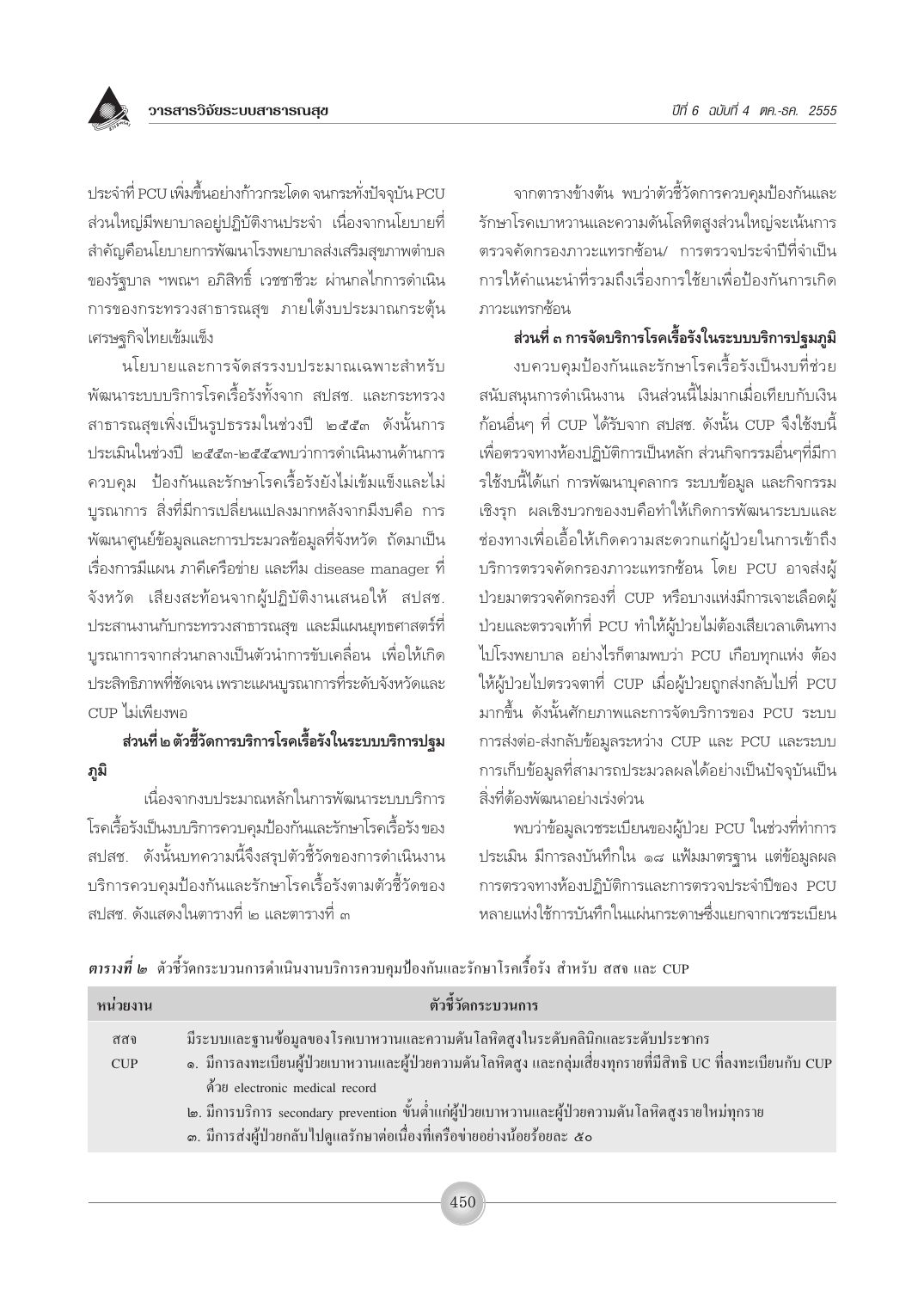| โรค                       | ตัวชี้วัด                                                                      |
|---------------------------|--------------------------------------------------------------------------------|
| เบาหวาน                   | ๑. อัตราผู้ป่วยเบาหวานที่ได้รับการเจาะ HbA1C ประจำปี                           |
|                           | ๒. อัตราผู้ป่วยเบาหวานที่ได้รับการตรวจ lipid ประจำปี                           |
|                           | ๑. อัตราผู้ป่วยเบาหวานที่ได้รับการตรวจ microalbumin ประจำปี                    |
|                           | ๔. อัตราผู้ป่วยเบาหวานที่ได้รับการตรวจจอประสาทตาประจำปี                        |
|                           | ี ๕. อัตราผู้ป่วยเบาหวานที่ได้รับการตรวจเท้าประจำปี                            |
|                           | ้ ๖. อัตราผู้ป่วยเบาหวานที่ได้รับการตรวจสุขภาพช่องปากประจำปี                   |
|                           | ๗. อัตราผู้ป่วยเบาหวานที่มีแผลที่เท้า                                          |
|                           | ี่ ๘. อัตราผู้ป่วยเบาหวานที่ได้รับการตัดนิ้วเท้า เท้าหรือขา                    |
|                           | ้ ៩. อัตราผู้ป่วยเบาหวานที่ได้รับการสอนให้ตรวจหรือดูเท้าด้วยตนเอง ๑ ครั้งต่อปี |
|                           | ๑๐. อัตราผู้ป่วยเบาหวานอายุ ๔๐ ปีขึ้นไปที่ได้รับยา aspirin                     |
|                           | ๑๑. อัตราผู้ป่วยเบาหวานที่มี micro albumin ที่ได้รับการรักษาด้วย ACEI/ ARB     |
|                           | ึ๑๒. อัตราผู้ป่วยเบาหวานที่สูบบุหรี่และได้รับคำแนะนำ                           |
| ความดัน โลหิต <b>สู</b> ง | ๑. อัตราการตรวจ lipid ประจำปี                                                  |
|                           | ๒. อัตราการตรวจ macroalbumin ประจำปี                                           |
|                           | ๑. อัตราการตรวจ FBS                                                            |

*ตารางที่ ๑* ตัวชี้วัดการควบคุมป้องกันและรักษาโรคเรื้อรังสำหรับ CUP

ู้ ทำให้ยากต่อการสืบค้นข้อมูล การติดตามผลเพื่อวางแผนการ ู้รักษา รวมถึงการประมวลข้อมูลผลลัพธ์์ของการรักษาผู้ป่วยที่  $\rm{PCU}$  ดูแล จากการสำรวจข้อมูล  $\rm{PCU}$  ๔๐ แห่ง พบว่า ร้อยละ ๔๐ ของ PCU มีแพทย์มาตรวจรักษาโรคเรื้อรังโดยเป็นแพทย์ ี่<br>เวียนมาในวันที่มีคลินิกโรคเรื้อรัง ในกรณีที่ไม่มีแพทย์ บุคลากรหลักที่ตรวจรักษาที่ PCU คือพยาบาลเวชปฏิบัติหรือ พยาบาลวิชาชีพที่ทำงานประจำที่ PCU พบว่ายังคงมี PCU ๗ แห่ง จาก ๔๐ แห่ง ที่ดูแลผู้ป่วยโรคเรื้อรังโดยนักวิชาการ สาธารณสุขหรือเจ้าพนักงานสาธารณสุขชุมชน ซึ่งควรปรับปรุง มาตรฐานการบริการ

## ี่ ส่วนที่ ๔ บทบาทของเภสัชกรในการดูแลเรื่องการใช้ยา ์ในผู้ป่วยโรคเรื้อรังที่หน่วยบริการปฐมภูมิ

เภสัชกรโรงพยาบาลต้องตระหนักว่าการดูแลผู้ป่วยโรค ้เรื้อรังไม่ได้จำกัดอยู่เฉพาะผู้ป่วยที่มารักษาที่โรงพยาบาล มี สัดส่วนผู้ป่วยโรคเรื้อรังที่ถูกส่งกลับไปที่ PCU เพิ่มขึ้นเรื่อยๆ ในปัจจุบัน โดยเฉพาะโรคเบาหวานและความดันโลหิตสูง ซึ่งผู้ ู้ที่มีบทบาทหลักในการดูแลผู้ป่วยโรคเรื้อรังที่ PCU คือพยาบาล

มีแนวโน้มว่าในอนาคต PCU จะมีการพัฒนาคุณภาพ มาตรฐาน และจัดบริการที่มีคุณภาพเพิ่มขึ้นอย่างต่อเนื่อง รวมทั้งมีลักษณะการทำงานร่วมกับชุมชนมากขึ้นจากกลไก การจ่ายเงินของ สปสช. ทำให้ บทบาทของ PCU ในการดูแล ู้ผู้ป่วยเพิ่มขึ้น ทั้งบทบาทในการดูแลรักษาโรคเรื้อรังอื่นๆ เช่น ทอบหืด/ถุงลมโป่งพอง โรคข้ออักเสบและภาวะปวดกระดูก และกล้ามเนื้อ และเอดส์ การดูแลผู้ป่วยที่ต้องการการดูแล ือย่างต่อเนื่องในชุมชน และการส่งเสริมป้องกันโรคสำหรับผู้ <u>ป๋วยเฉพาะราย เช่น การแนะนำเรื่องอดบุหรี่ แนะนำการเลิก</u> ี่สิ่งเสพย์ติด

PCU เป็นหน่วยที่เหมาะแก่การจัดบริการโรคเรื้อรังใน ึกลุ่มที่มีระดับความรุนแรงน้อยและสามารถควบคุมโรคได้ ำการมีส่วนร่วมในการเรียนรู้และดูแลตนเองของผู้ป่วยและญาติ และการมีส่วนร่วมของชุมชนในการดูแล มีผลเชิงบวกต่อ ผลลัพธ์การรักษา การรักษาโรคเรื้อรังข้างต้นเป็นการรักษา ์ด้วยยาเป็นหลัก หากบุคลากรทางการแพทย์มีความรู้เรื่อง แนวทางเวชปฏิบัติในการรักษาและมีความรู้เกี่ยวกับยาจะช่วย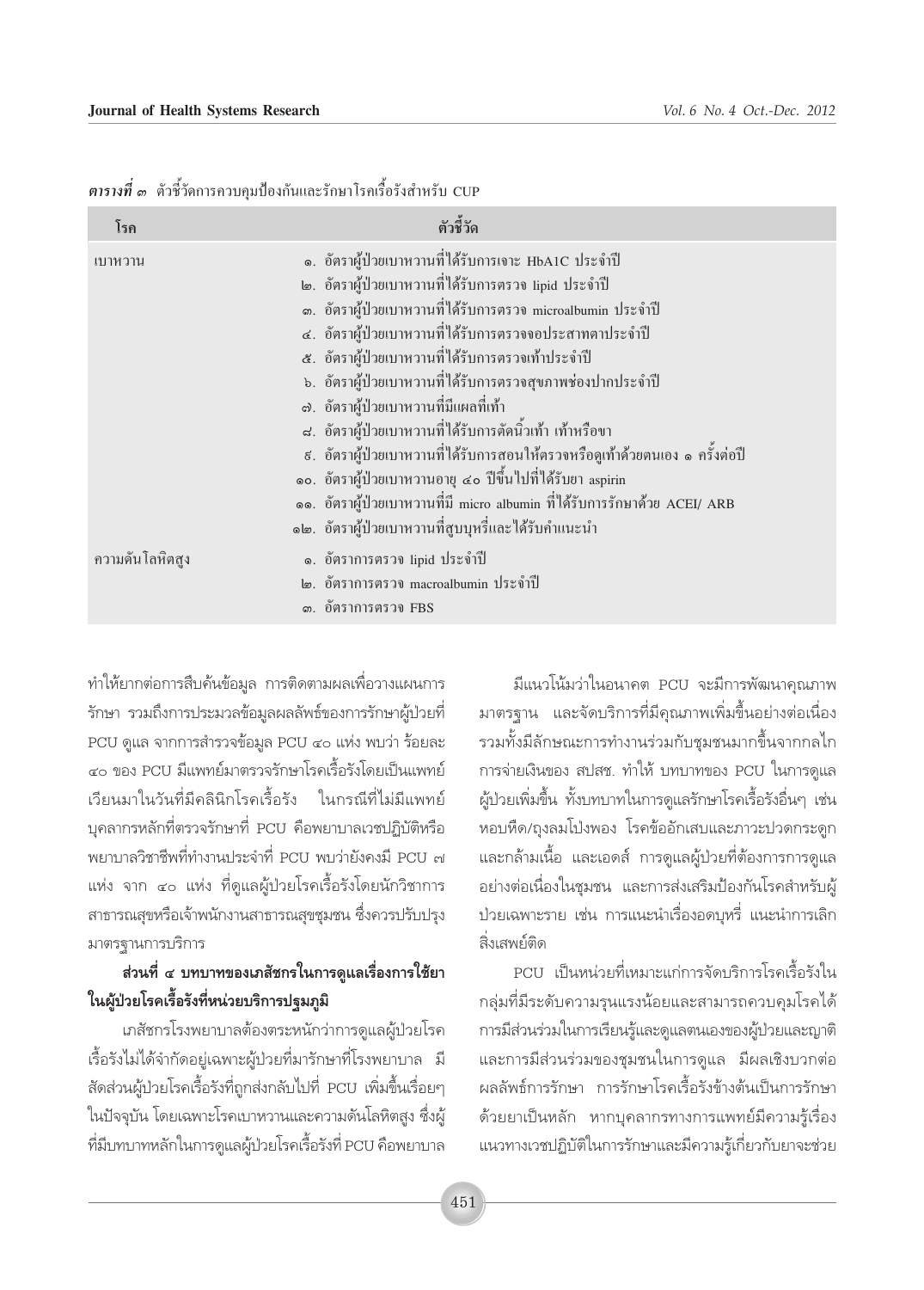ให้ผลลัพธ์การรักษาดีขึ้น และลดโอกาสในการเกิดอาการไม่ พึ่งประสงค์จากยา

ในการมีส่วนร่วมในระบบบริการปฐมภูมิ เภสัชกรควร ทำงานร่วมกับพยาบาลที่เป็น disease manager ของโรง ้พยาบาล และพยาบาลที่ PCU ซึ่งเบื้องต้น เภสัชกรควรมี ความรู้เกี่ยวกับการบริหารจัดการโรค (disease management) โดยจากการทบทวน พบว่ารูปแบบระบบบริการโรคเรื้อรังที่ได้ รับความยอมรับอย่างกว้างขวาง และมีการใช้ในการวาง ยุทธศาสตร์การควบคุมป้องกันและรักษาโรคเรื้อรังของ สปสช ์ คือ Wagner Model<sup>(๘)</sup> ซึ่งมีองค์ประกอบดังตารางที่ ๔

| ตารางที่ ๔ Wagner model |  |  |
|-------------------------|--|--|
|-------------------------|--|--|

| องค์ประกอบ                                             | การดำเนินการ                                                                                                                                                                                                                                                                                                                                                                                                                                |
|--------------------------------------------------------|---------------------------------------------------------------------------------------------------------------------------------------------------------------------------------------------------------------------------------------------------------------------------------------------------------------------------------------------------------------------------------------------------------------------------------------------|
| การสนับสนุนการดูแลตนเอง<br>(self-management support)   | สร้างความตระหนัก และความสามารถในการดูแลรักษาตนเองของผู้ป่วย โดยให้ผู้ป่วยเป็นผู้<br>ตั้งเป้าหมายการรักษา, เข้าใจอุปสรรคและข้อจำกัดของตนเอง รวมทั้งสามารถประเมินสภาวะ<br>สุขภาพของตนเองใด้ว่าสามารถจัดการเองใด้หรือต้องใปพบแพทย์                                                                                                                                                                                                             |
| การออกแบบระบบบริการ<br>(delivery system design)        | - มีการกำหนดบทบาทและกระจายหน้าที่ภายในทีม เช่น แพทย์ พยาบาล เภสัชกร ผู้ช่วยพยาบาล<br>กายภาพบำบัด และนักโภชนาการเป็นต้น<br>- มีการเตรียมผู้ป่วยก่อนมาตามนัด  แจ้งให้ผู้ป่วยทราบว่าเตรียมตัวตรวจอะไรบ้าง  เตรียม<br>ข้อมูลอะไรบ้าง ขณะที่ทีมก็เตรียมว่าผู้ป่วยต้องการพบสหวิชาชีพใดบ้าง<br>- มีการวางรูปแบบการเข้าถึงบริการของประชาชนกลุ่มเป้าหมายตามความแตกต่างของแต่ละกลุ่ม<br>เช่น ตามความซับซ้อนของโรคเรื้อรัง หรือตามเชื้อชาติ วัฒนธรรม   |
| ระบบสนับสนุนการตัดสินใจ<br>(Decision support)          | วิธีที่ช่วยสนับสนุนให้แพทย์และทีมรักษาพยาบาลสามารถใช้ความรู้ที่ทันสมัยในการตัดสินใจ<br>ให้การรักษาผู้ป่วย พบว่าวิธีดีที่สุดคือ ให้ evidence-based guidelines ผสมผสานอยู่ใน<br>ระบบการให้บริการประจำวัน รวมทั้งมีระบบปรึกษาแพทย์ผู้เชี่ยวชาญเฉพาะทางที่เป็นการ<br>สื่อสารสองทาง โดยบุคลากรที่PCU สามารถรับรู้ข้อมูลการรักษาที่ผู้ป่วยได้รับจากแพทย์ผู้<br>เชี่ยวชาญค้วย                                                                      |
| ระบบสารสนเทศทางคลินิก<br>(Clinical information system) | มีข้อมูลระดับผู้ป่วยเฉพาะรายและฐานข้อมูลประชากรที่สามารถช่วยเดือนผู้ให้บริการและ<br>ผู้ป่วยว่าถึงเวลาต้องทำอะไร สามารถจำแนกผู้ป่วยเป็นกลุ่มย่อยเพื่อวางแผนป้องกันโรคและ<br>บริการเชิงรุกได้ ช่วยวางแผนการรักษาที่เหมาะสมกับการดูแลผู้ป่วยเฉพาะราย มีการ share<br>ข้อมูลเพื่อให้เกิดการประสานงานในการดูแล และ สามารถประเมินประสิทธิภาพการทำงาน<br>ของทีม และระบบการดูแล                                                                      |
| องค์กรสุขภาพ<br>(Health Systems organization)          | มีการสร้างวัฒนธรรม การจัดการและกลไกที่ส่งเสริมความปลอดภัยและคุณภาพ<br>การบริการที่ดีโดยการสนับสนุนให้เกิดการปรับปรุงในทุกระดับขององค์กร เริ่มจากผู้นำระดับ<br>สูง กระตุ้นให้มีการเปิดเผยและการจัดการกับข้อผิดพลาดและปัญหาด้านคุณภาพ การมีกลไก<br>ึการจ่ายค่าตอบแทนตามภาระและคุณภาพงานเพื่อสร้างแรงจูงใจ ตลอดจนการพัฒนาข้อตกลง<br>ร่วมกันที่จะทำให้เกิดการประสานงานการดูแลอย่างต่อเนื่องทั้งภายในหน่วยงานและการ<br>ประสานงานกับหน่วยงานอื่นๆ |
| ชุมชน (Community)                                      | การใช้ทรัพยากรต่างๆในชุมชนให้เกิดตอบสนองต่อความด้องการของผู้ป่วยโดยกระตุ้นให้ผู้<br>ป่วยเข้าร่วมกิจกรรมในชุมชน สร้างภาคีเครือข่ายในการให้การสนับสนุนต่างๆ รวมถึงการ<br>ร่วมกิจกรรมที่จะช่วยเติมเต็มการจัดบริการที่มีความจำเป็น และการขับเคลื่อนนโยบายเพื่อการ<br>ปรับปรุงการดูแลผู้ป่วย                                                                                                                                                     |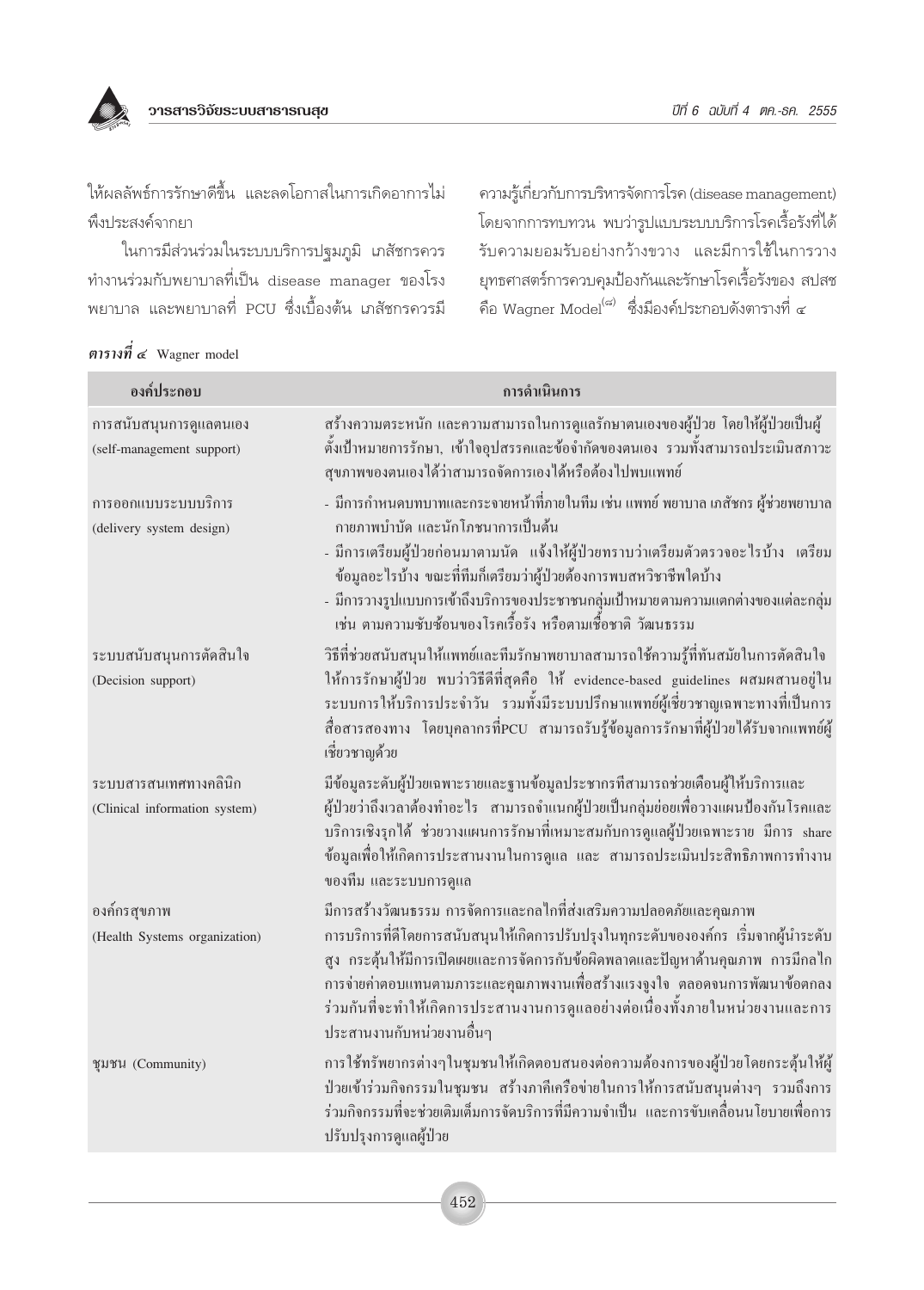ในการเก็บข้อมูลช่วงปี ๒๕๕๓-๒๕๕๔ พบว่าเภสัชกร โรงพยาบาลจำนวนน้อยมากที่มีส่วนร่วมในการพัฒนาระบบ บริการโรคเรื้อรัง เพียงร้อยละ ๓๕ ของ PCU มีการส่งมอบยา และให้คำปรึกษาผู้ป่วยโรคเรื้อรังโดยเภสัชกร ทั้งนี้เนื่องจาก เภสัชกรจำกัดบทบาทของตนเองเป็นเพียงผู้ดูแลเรื่องคลังยาของ PCU และเป็นผู้ที่ทำหน้าที่ในการจ่ายยาและให้คำแนะนำแก่ผู้ ป่วยเฉพาะวันที่มีคลินิกโรคเรื้อรังที่ PCU ซึ่งโดยเฉลี่ยคือ เดือนละ ๑ ครั้ง ด้วยเหตุผลว่ากำลังคนไม่เพียงพอหรือบาง แห่งไม่ให้ความสำคัญกับ PCU

จากการระดมความคิดเห็นของผู้เชี่ยวชาญ สามารถสรุป <u>็บทบาทที่ควรจะเป็นของเภสัชกรในงานบริการระดับปฐมภูมิ</u> 1 ลัดังนี้

๑. ขยายกรอบรายการยาให้เหมาะสม เพียงพอสำหรับ PCU ที่มีการบริการผู้ป่วยโรคเรื้อรัง ทั้งนี้ควรคำนึงถึงโรคร่วม ของผู้ป่วยและยาที่ผู้ป่วยเคยได้รับในการรักษาที่โรงพยาบาล ด้วย

๒. จ่ายยาและให้คำปรึกษาแก่ผู้ป่วยโรคเรื้อรังในวันที่มี คลินิกโรคเรื้อรังที่ PCII

.๓. อบรมพยาบาลเรื่องยาอย่างต่อเนื่อง เช่น ขนาดยา ผลข้างเคียง ข้อห้ามใช้ อันตรกิริยาที่สำคัญ ยาเทคนิคพิเศษต่างๆ และจัดทำคู่มือการใช้ยาสำหรับโรคเรื้อรังต่างๆ โดยเฉพาะ PCU ที่เภสัชกรไม่สามารถไปช่วยในวันที่มีคลินิกได้ทุกครั้ง

๔. ดูแลให้มีการสั่งใช้ยาอย่างเหมาะสมและเป็นไปตาม ตัวชี้วัดของ สปสช. และแนวเวชปฏิบัติการรักษา โดยตัวอย่าง ้สำหรับการดูแลผู้ป่วยเบาหวาน ได้แก่ การให้ยา aspirin ใน ผู้ป่วยเบาหวานอายุ ๔๐ ปีขึ้นไปซึ่งไม่มีข้อห้ามการใช้ยา, การ ให้ยา ACEI/ ARB ในผู้ป่วยเบาหวานที่มี microalbumin การให้ยากลุ่ม statins ในผู้ป่วยเบาหวาน ทั้งนี้ เภสัชกรควรมี ความรู้เกี่ยวกับระบบฐานข้อมูลอิเล็กทรอนิกส์ที่ใช้ในการ บันทึกและรายงานข้อมูล รวมถึงมีทักษะในการวิเคราะห์ข้อมูล ตัวชี้วัดต่างๆที่เกี่ยวข้อง

๕. มีส่วนร่วมกับพยาบาลในการคำแนะนำแก่ผู้ป่วย เช่น ผู้ป่วยเบาหวานที่สูบบุหรี่

๖. มีส่วนร่วมกับพยาบาลในการประเมินผลการรักษา

สืบค้นหาปัญหาที่ทำให้ผู้ป่วยไม่ได้ผลลัพธ์การรักษาตามที่ ้ต้องการ โดยจุดเน้นคือปัญหาการใช้ยาไม่ตรงตามที่สั่งใช้ และประสานงานกับบุคลากรที่เกี่ยวข้องในการแก้ไขหากพบว่า ผู้ป่วยไม่ได้ผลลัพธ์การรักษาที่ดีเพราะปัญหาการใช้ยา

.๗. พัฒนาระบบการติดตามผู้ป่วยโรคเรื้อรังที่ต้องเข้ารับ การรักษาที่โรงพยาบาลบ่อยๆส่งต่อข้อมูลและประสานข้อมูลกับ PCU ร่วมออกเยี่ยมบ้านผู้ป่วยที่มีความจำเป็นซึ่งเกี่ยวข้องกับ ปัญหาการใช้ยา

นอกจากบทบาทของเภสัชกรในโรงพยาบาลแล้ว พบว่า ในปัจจุบันมีการพัฒนาบทบาทของเภสัชกรร้านยาในการมีส่วน ร่วมดูแลผู้ป่วยโรคเรื้อรังภายใต้โครงการนำร่องเชื่อมร้านยาสู่ หลักประกันสุขภาพ เช่น โครงการคัดกรองเบาหวานและความ ดันโลหิตสูงโดยร้านยาคุณภาพ ที่จังหวัดร้อยเอ็ด ขอนแก่น มหาสารคาม กาฬสินธุ์ นครราชสีมา โครงการเยี่ยมบ้านผู้ป่วย โรคเรื้อรัง กรุงเทพมหานคร ทั้งนี้โดยสรุปบทบาทของเภสัชกร ร้านยาที่มีการดำเนินการประกอบด้วยการให้บริการคัดกรองโรค การเพิ่มคุณภาพของการดูแลการใช้ยา และการมีส่วนร่วมใน การปรับเปลี่ยนพฤติกรรมการใช้ยาและการดูแลสุขภาพของผู้ ป่วย โดยรูปแบบการดำเนินการแตกต่างกันในแต่ละแห่งขึ้น กับข้อตกลงระหว่างโรงพยาบาลกับร้านยา

#### สรุป

จากปัญหาสุขภาพที่เป็นโรคเรื้อรังเพิ่มมากขึ้น ร่วมกับ ระบบบริการโรคเรื้อรังในระดับปฐมภูมิของประเทศไทยที่ดีขึ้น และนโยบาย รูปแบบ กลไกการจัดสรรงบประมาณในปัจจุบัน ้ที่เปลี่ยนแปลงไป ทำให้โรงพยาบาลแม่ข่ายมีแนวโน้มส่งกลับ ผู้ป่วยไปรักษาตัวในระดับบริการปฐมภูมิเพิ่มขึ้น โรคเรื้อรังที่มี การจัดสรรงบประมาณและระบบการส่งกลับผู้ป่วยที่ชัดเจน ้คือเบาหวานและความดันโลหิตสูง บทบาทที่สำคัญของ เภสัชกรในการมีส่วนร่วมพัฒนาระบบบริการโรคเรื้อรังที่ หน่วยบริการปฐมภูมิ มีตั้งแต่เรื่องคลังยา การพัฒนาการจัด บริการด้านยา พัฒนาศักยภาพบุคลากรประจำที่ PCU เรื่องยา เป็นที่ปรึกษาเรื่องยาสำหรับ PCU ตลอดจนมีส่วนร่วมกับ ่ พยาบาลในการดูแลผู้ป่วยเรื่องยาและการติดตามผลการรักษา